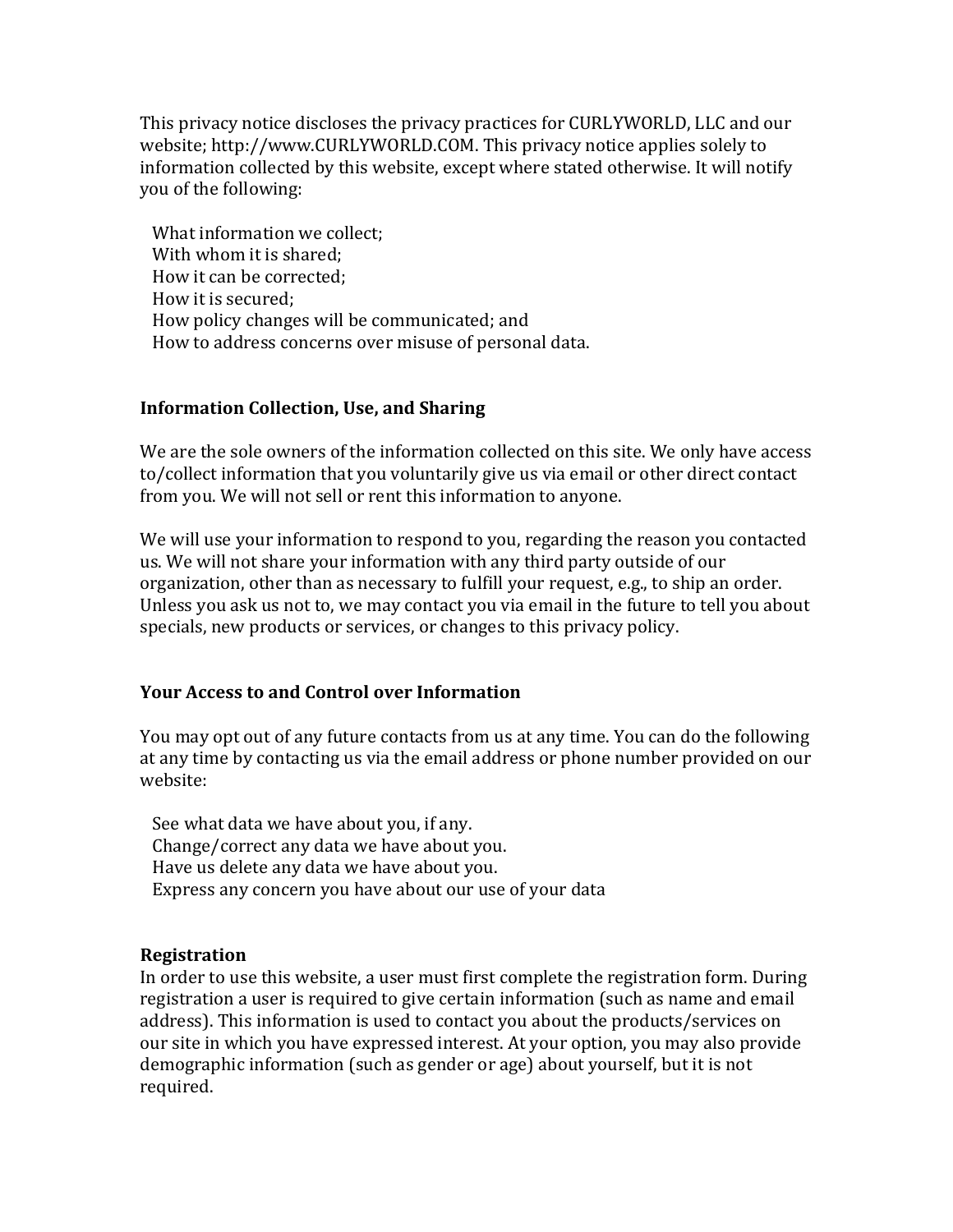## **Orders**

We request information from you on our order form. To buy from us, you must provide contact information (like name and shipping address) and financial information (like credit card number, expiration date). This information is used for billing purposes and to fill your orders. If we have trouble processing an order, we'll use this information to contact you.

## **Sharing**

We share aggregated demographic information with our partners and advertisers. This is not linked to any personal information that can identify any individual person.

#### And/or:

We use an outside shipping company to ship orders, and a credit card processing company to bill users for goods and services. These companies do not retain, share, store or use personally identifiable information for any secondary purposes beyond filling your order.

## And/or:

We partner with another party to provide specific services. When the user signs up for these services, we will share names, or other contact information that is necessary for the third party to provide these services. These parties are not allowed to use personally identifiable information except for the purpose of providing these services.

# **Security**

We take precautions to protect your information. When you submit sensitive information via the website, your information is protected both online and offline. Wherever we collect sensitive information (such as credit card data), that information is encrypted and transmitted to us in a secure way. You can verify this by looking for a closed lock icon at the bottom of your web browser, or looking for "https" at the beginning of the address of the web page.

While we use encryption to protect sensitive information transmitted online, we also protect your information offline. Only employees who need the information to perform a specific job (e.g. billing or customer service) are granted access to personally identifiable information. The computers/servers on which we store personally identifiable information are kept in a secure environment.